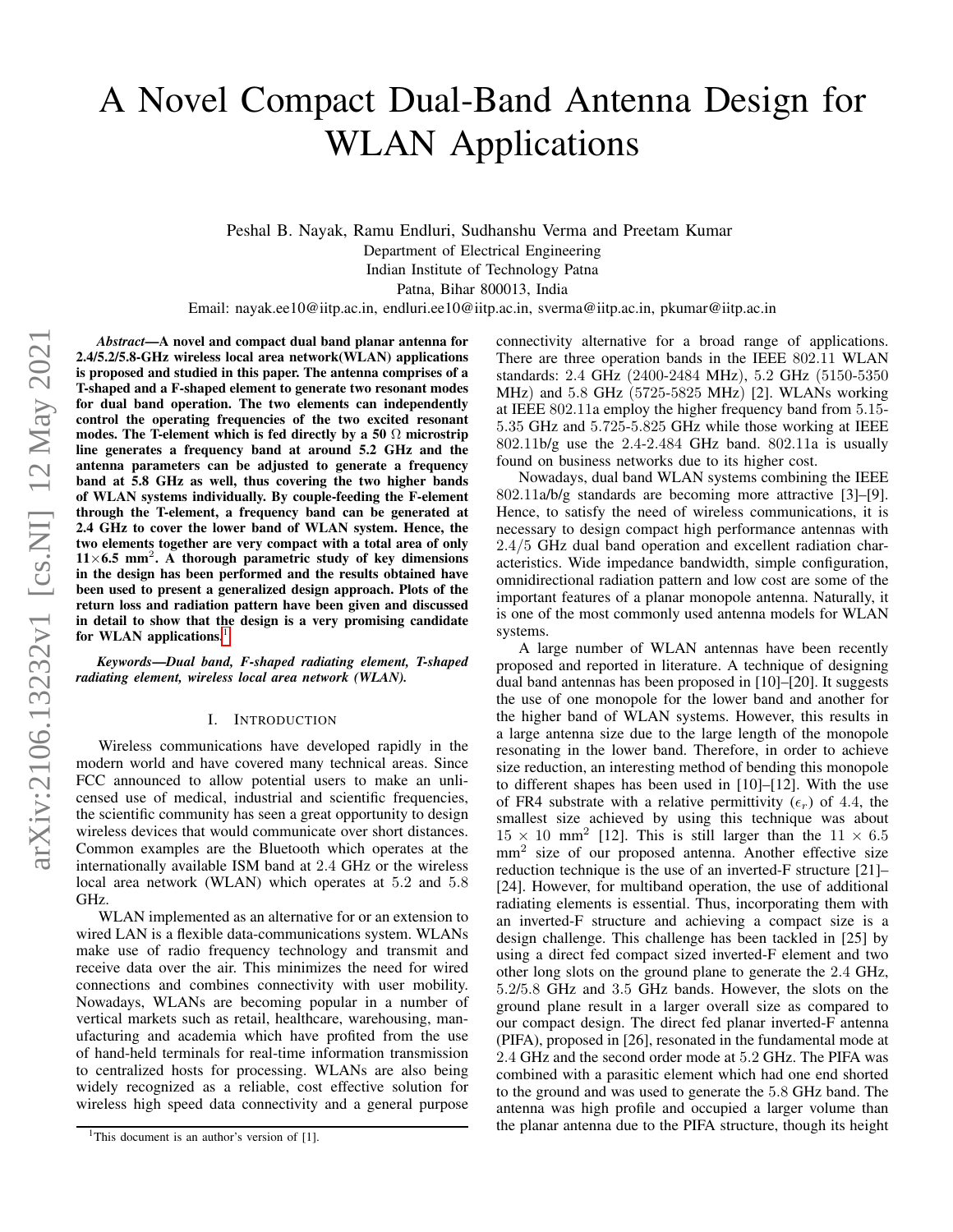had been significantly reduced.

Another interesting design has been reported in [27], whereby two loop antennas have been combined together to achieve a dual band operation. However, since both loops required operating in one wavelength resonant modes, the element was quite large. In [28], the design generated a dual band operation by using a split-ring as a monopole radiator. However, the overall size, when fabricated on a substrate with a large  $\epsilon_r$  = 6.15 was  $16 \times 13$  mm<sup>2</sup>. A slot, occupying a large area of  $30 \times 14$  mm<sup>2</sup>, in the ground plane was embedded with a pair of horizontal strips to achieve dual band performance in [29]. In order to obtain a concealed antenna for WLAN systems, that is an antenna without any protruded portions in its appearance, a printed double-T monopole antenna has been presented in [30]. Though a good performance was achieved, the overall dimensions of the design was  $51(L)\times 75(W)\times 0.8(H)$  mm<sup>3</sup> which is very large as compared to our proposed antenna.

In this paper, a very compact planar dual band monopole antenna to cover the WLAN operating bands of 2.4 and 5.2/5.8 GHz is proposed. A microstrip fed T-shaped element and an F-shaped element have been used to achieve a dual band operation. The F element has been coupled-fed through the T element by placing it very close to the T element. Thus, with the use of a single feed the overall size has been considerable reduced. The antenna is designed and studied with the high performance full-wave electromagnetic (EM) field simulator Ansoft HFSS software. The paper is organized as follows. In Section II, the details of the proposed antenna have been presented. This is followed by the results of a parametric study on the antenna in Section III. A generalized design methodology for achieving dual band operation at other operating frequencies has been given in Section IV. Results and discussion have been presented in Section V. Conclusion has been given in the last section.

# II. ANTENNA DESIGN

The geometry of the proposed antenna has been shown in Fig. [1](#page-1-0) and specifications of the design have been given in Table [I.](#page-2-0) A 50  $\Omega$  microstrip feed line has been used in order to achieve a dual band operation with good impedance matching. The planar monopole antenna consists of a ground plane of  $40x20$  mm<sup>2</sup> and a radiator of  $11 \times 6.5$  mm<sup>2</sup> with overall dimensions of  $40 \times 30 \times 0.8$  mm<sup>3</sup>. Two radiating elements are present in the design. As these elements appear similar in shape to the letters T and F, they have been referred to as the T and F-elements. The compact size of the antenna results from the close packing achieved by the use of a single feed point for these two separate elements. The T- element has been fed by a microstrip feed line and is surrounded by a shorted parasitic Felement which has been placed coupled-fed from the T shape element via a small gap g. The diameter of the via used for shorting the F element to the ground is 0.4 mm. The overall length, width and height of the antenna are represented by W, L and h respectively. For the T and F- element dimensions, the prefixes t and f respectively have been used in the layout in Fig. [2.](#page-1-1) 'F' is the feed point and 'V' is the location of the via.

The T element generates a band at 5.2/5.8 GHz for the higher band of WLAN systems while the F element generates a band at 2.4 GHz for the lower operating frequency of WLAN devices. As mentioned in Table I, the antenna has been



<span id="page-1-0"></span>Fig. 1. Design of the dual band antenna



<span id="page-1-1"></span>Fig. 2. Layout of radiator

fabricated on a substrate of relative permittivity 3.5 and loss tangent 0.02. Various dimensions of the antenna have been carefully optimized with the help of computer simulations. The antenna has been fabricated by using these optimized dimensions as shown in Table [II.](#page-2-1)

### III. PARAMETRIC STUDY

A detailed parametric study was performed to observe the effect of various dimensions on the two resonant frequencies. In order to study the resonating frequency of the two radiating elements, the antenna was simulated using Ansoft HFSS with the T-shape element alone and a single band was obtained at 6.5 GHz. With both the elements present, a second reflection coefficient plot was obtained. The two plots have been shown in Fig. [3](#page-2-2) and Fig. [4.](#page-2-3) It can be clearly seen that when the Felement was added, a second resonant mode was generated at lower frequency of 2.4 GHz while the higher frequency shifted to around 5.2 GHz.

Current distribution was also studied to gain further insight into the operation of the dual band antenna. The simulation results shows that at 2.4 GHz, the current was mainly on the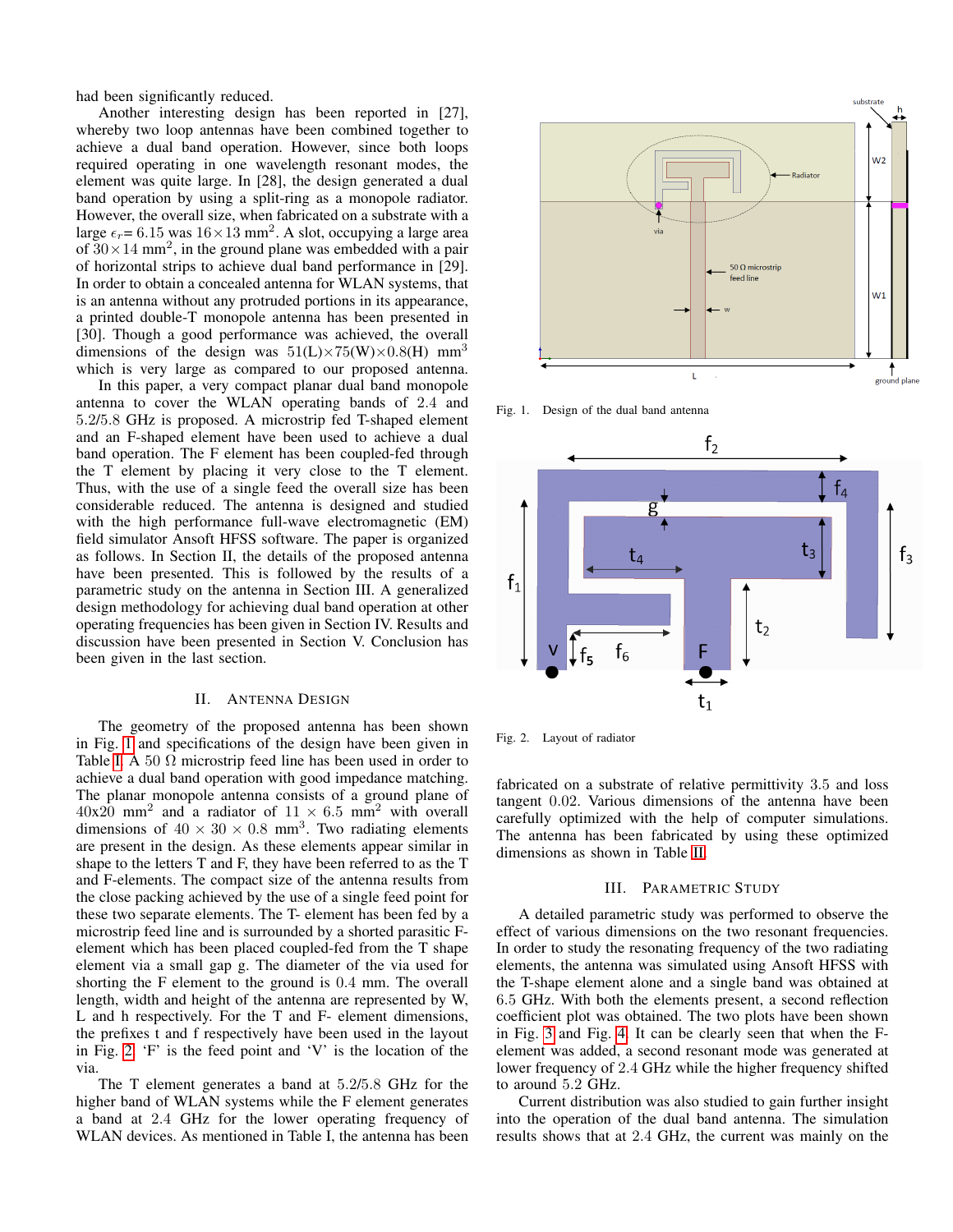<span id="page-2-0"></span>TABLE I. ANTENNA DESIGN DETAILS

| <b>Material</b>                | FR4                       |  |  |
|--------------------------------|---------------------------|--|--|
| Dielectric constant            | 3.5                       |  |  |
| <b>Loss Tangent</b>            | 0.02                      |  |  |
| <b>Substrate Thickness</b>     | $0.8$ mm                  |  |  |
| <b>WLAN</b> centre frequencies | 2.4 GHz, 5.2 GHz, 5.8 GHz |  |  |

TABLE II. VALUE OF VARIOUS DIMENSIONS IN THE ANTENNA DESIGN (IN MM)

<span id="page-2-1"></span>

| f1                     | 5.5            | f2             | 9    |
|------------------------|----------------|----------------|------|
| f3                     | 4.4            | f <sub>4</sub> | 1    |
| f5                     | 2.5            | f6             | 3.3  |
| t1                     | 1.5            | t2             | 3    |
| t3                     | $\overline{2}$ | t4             | 3.25 |
| g                      | 0.5            | h              | 0.8  |
| L                      | 40             | W1             | 20   |
| $\overline{\text{W2}}$ | 10             | W              | 1.8  |



<span id="page-2-2"></span>Fig. 3. Return Loss plot of the antenna design with only T-element present



<span id="page-2-3"></span>Fig. 4. Return Loss plot of the antenna design with optimized parameters (both elements present)

F-element which contributed to resonance. Similarly, at 5.2 GHz, a large current was observed on the T-element which was responsible for that band. Fig. [5](#page-2-4) shows the simulated current distribution at 2.4 GHz and 5.2 GHz.

From computer simulation results, it was confirmed that the resonant frequency was sensitive to variation in the antenna parameters such as f3, f4, f6 and g. The value of f3 was varied and return loss plots as shown in Fig. [6](#page-3-0) were observed. It can



(a)



(b)

<span id="page-2-4"></span>Fig. 5. Simulated current distribution at (a)2.4 GHz (b)5.2 GHz

be clearly seen that as the value of f3 decreased, the resonant frequencies of both the upper and the lower band changed with the higher band frequency changing considerable. Also, the matching for the upper band improved significantly and the bandwidth also increased by a large amount. Hence, f3 can be used to achieve a coarse tuning of both the bands. Also, a resonant frequency of 5.8 GHz was obtained while varying this length.

Next, the gap g between the two elements was increased from 0.5 mm to 0.6 mm, 0.7 mm. As expected, an upward shift was noticed as shown in Fig. [7](#page-3-1) due to a decrease in the coupling between the two elements.

The simulated S11 for variation in the value of f4 is shown in Fig. [8.](#page-3-2) As the value of f4 increased, a good return loss was obtained while maintaining both the resonant frequencies constant. Thus, this dimension could be changed to get the required matching without disturbing the operating frequency.

Finally, the value of f6 was decreased by 0.4 mm and then by another 0.4 mm. The corresponding return loss plot is shown in Fig. [9.](#page-3-3) By changing the value of f6, the upper resonant frequency moved from 5.2 GHz to 5.35 GHz and finally 5.4 GHz. The resonant frequency of the lower band,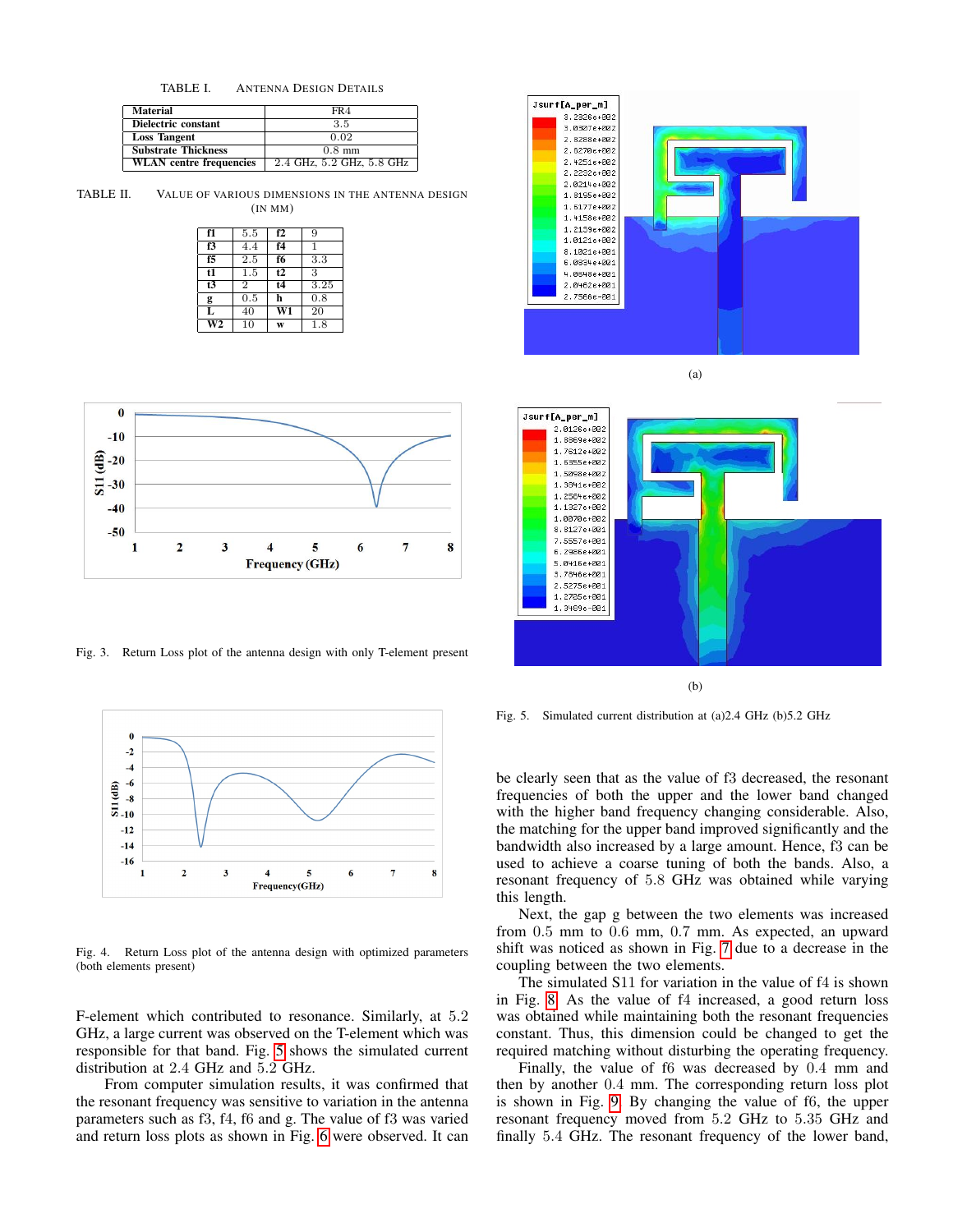

<span id="page-3-0"></span>Fig. 6. Return Loss with variation in the length of f3



<span id="page-3-1"></span>Fig. 7. Return Loss with variation in the coupling gap g

however, remained constant as f6 was varied. This proves that this dimension can be used to achieve a tuning of the upper resonant frequency while maintaining the lower operating frequency constant. Also, the impedance matching of both the bands improved.

# IV. DESIGN METHODOLOGY FOR OTHER OPERATING FREQUENCIES

Based on the results of the parametric study, a generalized design methodology may be proposed for achieving a dual band performance at other frequencies.

- 1) In the first step, we set the values of t2 and t4, such that t2+t4 =  $\lambda_q/4$  and the ratio of t2 : t4 is the same as that in Table [II.](#page-2-1)  $\lambda_g$  is the guide wavelength. By doing so, an operating frequency higher than the desired upper frequency is obtained. The symmetry should be maintained in the T-element and the Felement should not be present.
- 2) Next, we insert the F-element and adjust the values of f2, f3 and f6 such that f2+f3+f6 =  $\lambda_g/4$ . This may not exactly match the desired lower frequency. Also, the higher frequency may have shifted during



<span id="page-3-2"></span>Fig. 8. Return Loss with variation in the value of f4



<span id="page-3-3"></span>Fig. 9. Return Loss with variation in the value of f6

this step. The ratio  $f2 : f3 : f6$ , the value of the gap 'g' and the dimensions of the via must be maintained the same as the optimized values mentioned in Table [II.](#page-2-1)

- 3) Since, the values of the operating frequencies obtained in Step 1 and 2 do not match the desired values, we use the result of the parametric study to achieve the required dual band operation. First, the value of the lower frequency should be adjusted by varying f3. The upper frequency will shift during this process.
- 4) Now, the value of f6 should be adjusted to tune the higher frequency to the desired value. When f6 is varied, the value of the lower frequency is maintained constant. Thus, we obtain the desired upper and lower desired resonant frequencies.
- 5) Finally, the value of f4 can be adjusted to obtaining a good impedance matching without disturbing the position of the two frequency bands.

Thus, by using this generalized approach, a dual band operation can also be obtained for other wireless systems in which the lower and higher operating frequencies lie in the ranges of 2.2-2.6 GHz and 5.2-6.0 GHz respectively.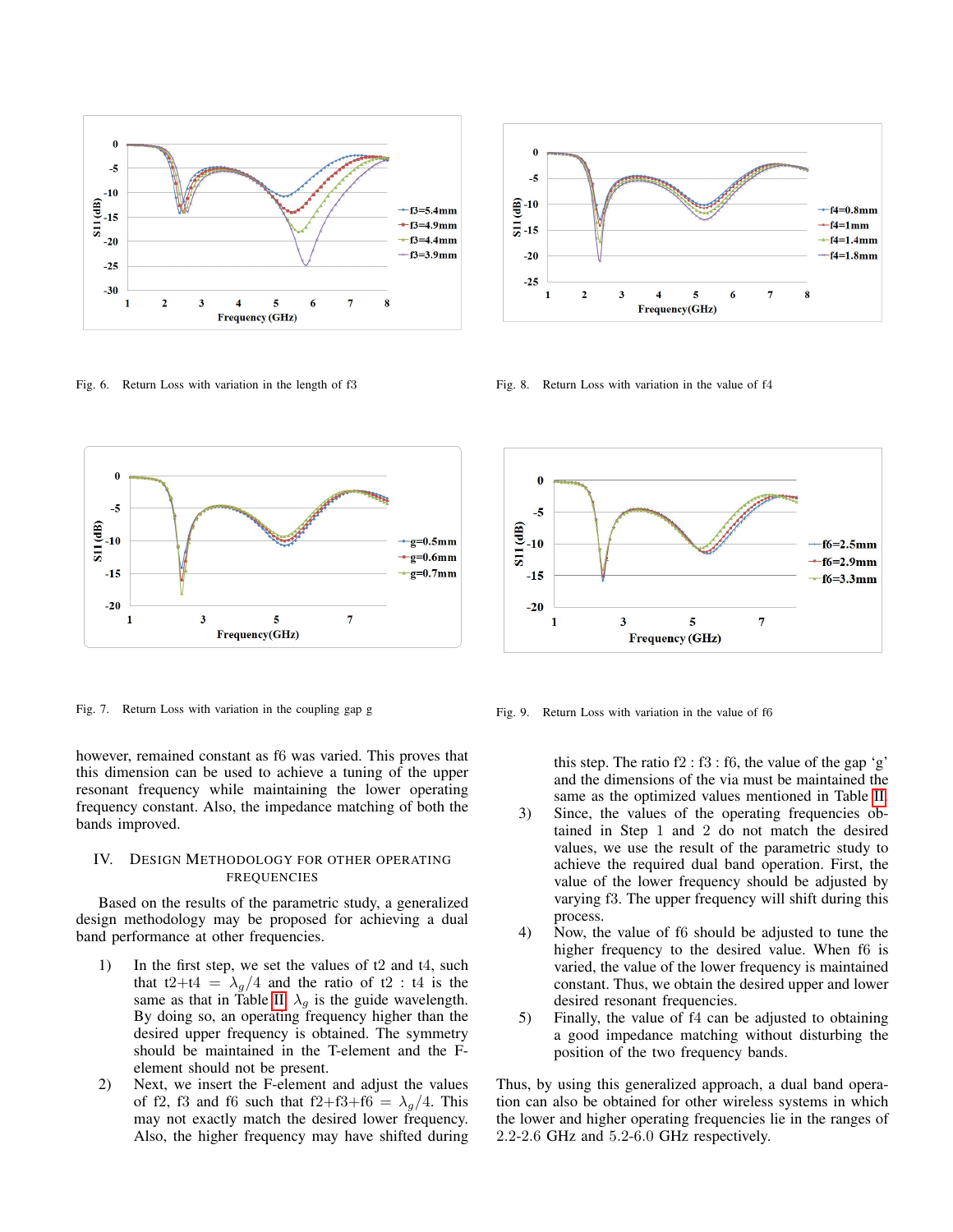



<span id="page-4-0"></span>Fig. 10. Simulated Radiation pattern: (a)E-plane pattern at 2.4 GHz (b) Hplane pattern at 2.4 GHz (c) E-plane pattern at 5.2 GHz (d) H-plane pattern at 5.2 GHz

## V. RESULTS AND DISCUSSION

The S11 and the radiation pattern simulation plots have been obtained with the help of Ansoft HFSS. The simulation and measured results of the return loss have been shown in Fig [4.](#page-2-3) The bandwidths  $(S11 < -10$  dB) for the lower band was from 2.27 GHz to 2.58 GHz and for the higher band was from 4.92 GHz to 5.49 GHz. Thus, the lower and upper frequency band of WLAN systems are satisfactorily covered.

The simulated radiation pattern at 2.4 GHz and 5.2 GHz are shown in Fig [10.](#page-4-0) It can be clearly observed that the antenna has an omnidirectional radiation pattern at both the lower as well as the higher frequencies. This is one of the important properties desired of a antenna for WLAN systems. The radiation efficiency at 2.4 GHz and 5.2 GHz are 89% and 87%.

The compact size of the antenna enable the designer to save a lot of space on the device with which it is to be integrated. The designer may use the saved space to increase the number of other circuit elements and add additional features to the device. Also, due to its small size, its fabrication cost gets considerably reduced. Additionally, the antenna can be tuned to other frequencies for dual band operation by merely changing the dimensions.

## VI. CONCLUSION

A novel and compact planar monopole dual band antenna for 2.4/5.2/5.8 GHz WLAN applications has been designed and studied in this paper. The antenna has a compact radiator of area  $11 \times 6.5$  mm<sup>2</sup> comprising of a T-element and a F-element resonating at 5.2/5.8 and 2.4 GHz respectively. By conducting a thorough parametric study, it has been found that these two frequency bands can be tuned independently by varying certain dimensions of the antenna. Thus, the antenna can be designed to obtain a dual band performance at other frequencies by merely changing the key dimensions. The plots of reflection coefficient S11 and radiation pattern for the two frequencies have been studied. These results have shown that the design is a very promising candidate for WLAN applications.

#### **REFERENCES**

- [1] Peshal B Nayak, Ramu Endluri, Sudhanshu Verma, and Preetam Kumar. Compact dual-band antenna for WLAN applications. In *2013 IEEE 24th Annual International Symposium on Personal, Indoor, and Mobile Radio Communications (PIMRC)*, pages 1381–1385. IEEE, 2013.
- [2] XD Song, JM Fu, and W Wang. Small cpw-fed microstrip monopole antenna for wlan applications. In *2008 Asia-Pacific Microwave Conference*, pages 1–4. IEEE, 2008.
- [3] Yi-Sen Cao, Chun-Lan Lu, and Yun-Long Zhang. A compact dual band miniaturized antenna for wlan operation. In *2008 International Conference on Microwave and Millimeter Wave Technology*, volume 1, pages 416–419. IEEE, 2008.
- [4] Peshal Nayak, Michele Garetto, and Edward W Knightly. Multi-user downlink with single-user uplink can starve tcp. In *IEEE INFOCOM 2017*, pages 1–9. IEEE, 2017.
- [5] Peshal Nayak. *AP-side WLAN Analytics*. PhD thesis, Rice University, 2019.
- [6] Peshal Nayak, Michele Garetto, and Edward W Knightly. Modeling Multi-User WLANs Under Closed-Loop Traffic. *IEEE/ACM Transactions on Networking*, 27(2):763–776, 2019.
- [7] Peshal Nayak, Santosh Pandey, and Edward W Knightly. Virtual Speed Test: an AP Tool for Passive Analysis of Wireless LANs. In *IEEE INFOCOM 2019*, pages 2305–2313. IEEE, 2019.